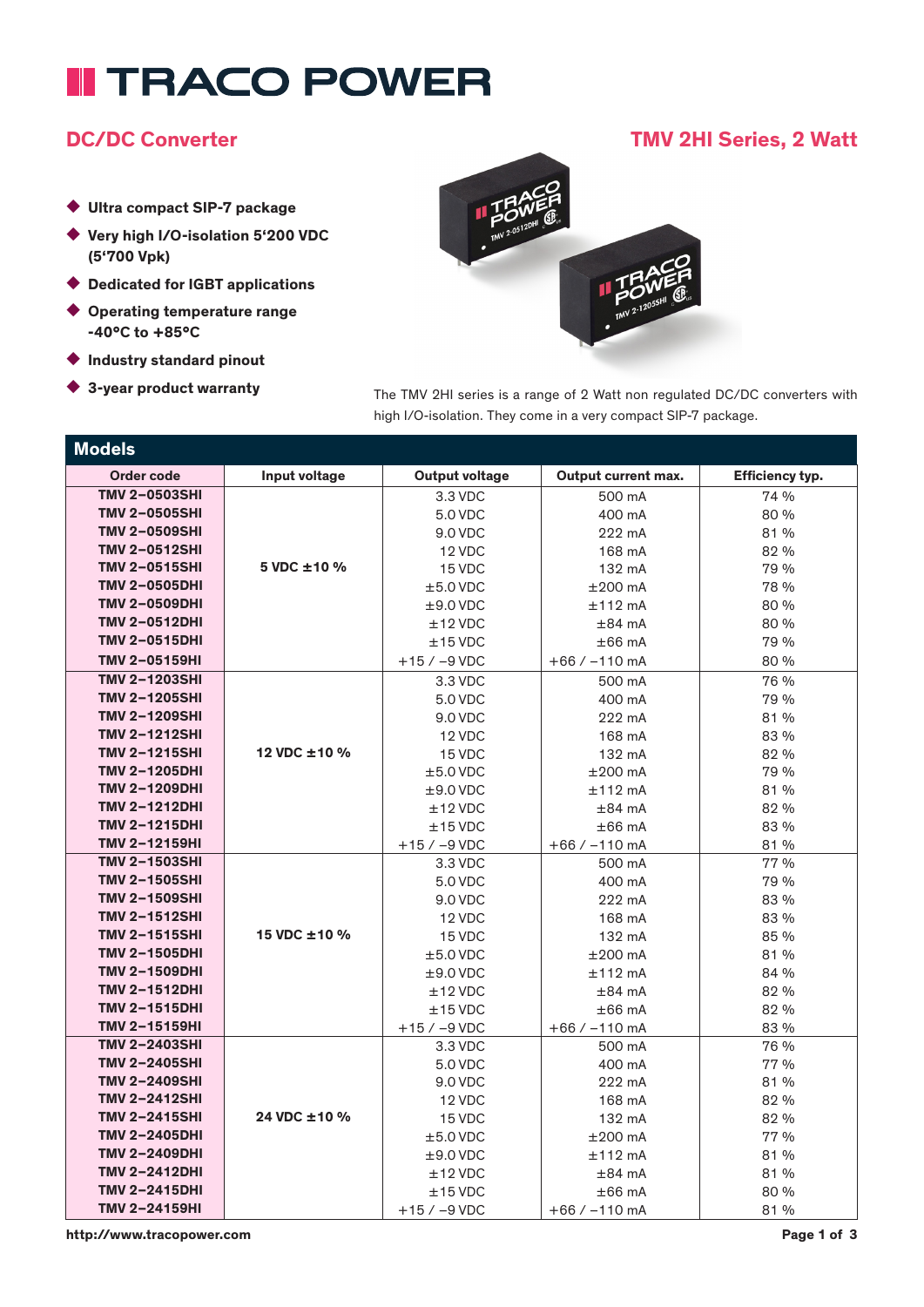## **II TRACO POWER**

| <b>Input Specifications</b>                                          |                                                                               |                                                                                                                                                                           |                                                                                                                                                                                                                       |
|----------------------------------------------------------------------|-------------------------------------------------------------------------------|---------------------------------------------------------------------------------------------------------------------------------------------------------------------------|-----------------------------------------------------------------------------------------------------------------------------------------------------------------------------------------------------------------------|
| Input current no load                                                |                                                                               | 5 Vin models:<br>12 Vin models:<br>15 Vin models:<br>24 Vin models:                                                                                                       | 35 mA typ.<br>17 mA typ.<br>16 mA typ.<br>12 mA typ.                                                                                                                                                                  |
| Surge voltage (1 sec. max.)                                          |                                                                               | 5 Vin models:<br>12 Vin models:<br>15 Vin models:<br>24 Vin models:                                                                                                       | $9V$ max.<br>18 V max.<br>20 V max.<br>30 V max.                                                                                                                                                                      |
| Input filter                                                         |                                                                               |                                                                                                                                                                           | internal capacitor                                                                                                                                                                                                    |
| <b>Output Specifications</b>                                         |                                                                               |                                                                                                                                                                           |                                                                                                                                                                                                                       |
| Voltage set accuracy                                                 |                                                                               |                                                                                                                                                                           | $±5%$ max.                                                                                                                                                                                                            |
| Voltage balance (dual output models, balanced loads)                 |                                                                               |                                                                                                                                                                           | 0.1 % typ. / 1 % max.                                                                                                                                                                                                 |
| Regulation                                                           | $-$ Input variation (1 % change of Vin)<br>$-$ Load variation (20 - 100 %)    | 3.3 Vout models:<br>$(\pm)5$ Vout models:<br>other models:                                                                                                                | 1.2 % typ.<br>< 20%<br>$<$ 15 %<br>$<$ 10 %                                                                                                                                                                           |
| Ripple and noise (20 MHz Bandwidth)                                  |                                                                               |                                                                                                                                                                           | 100 mVp-p max.                                                                                                                                                                                                        |
| Short circuit protection                                             |                                                                               |                                                                                                                                                                           | continuous, automatic recovery                                                                                                                                                                                        |
| Temperature coefficient                                              |                                                                               |                                                                                                                                                                           | ±0.01 %/K typ. / ±0.02 %/K max.                                                                                                                                                                                       |
| Capacitive load                                                      | -Single output<br>-Dual output                                                | 3.3 Vout models:<br>5.0 & 9.0 Vout models:<br>12 & 15 Vout models:<br>$\pm 5.0$ & $\pm 9.0$ Vout models:<br>$\pm$ 12 & $\pm$ 15 Vout models:<br>$+15$ / $-9$ Vout models: | 1650 µF max.<br>940 µF max.<br>440 µF max.<br>440 µF max. (each output)<br>200 µF max. (each output)<br>200 / 440 µF max.                                                                                             |
| <b>Isolation /Safety</b>                                             |                                                                               |                                                                                                                                                                           |                                                                                                                                                                                                                       |
| Isolation voltage                                                    | - Isolation test voltage (tested for 1 s)<br>$-1$ /O isolation voltage (60 s) |                                                                                                                                                                           | 5'700 Vpk<br>5'200 VDC                                                                                                                                                                                                |
| Isolation capacitance (input/output)                                 |                                                                               |                                                                                                                                                                           | 7 pF typ.                                                                                                                                                                                                             |
| <b>Isolation resistance</b> (input/output)                           |                                                                               |                                                                                                                                                                           | >10 Gohm                                                                                                                                                                                                              |
| Common mode transient immunity (dv/dt)                               |                                                                               | 15 kV/us min.                                                                                                                                                             |                                                                                                                                                                                                                       |
| <b>General Specifications</b>                                        |                                                                               |                                                                                                                                                                           |                                                                                                                                                                                                                       |
| Temperature ranges                                                   | – Operating<br>- Case temperature<br>- Storage temperature                    |                                                                                                                                                                           | $-40^{\circ}$ C to $+85^{\circ}$ C<br>$+95^{\circ}$ C max.<br>$-55^{\circ}$ C to $+125^{\circ}$ C                                                                                                                     |
| Derating                                                             |                                                                               |                                                                                                                                                                           | 6.7 %/K above +80°C                                                                                                                                                                                                   |
| Humidity (non condensing)                                            |                                                                               |                                                                                                                                                                           | 95 % rel H max.                                                                                                                                                                                                       |
| Altitude during operation                                            |                                                                               |                                                                                                                                                                           | 4000 m                                                                                                                                                                                                                |
| Reliability, calculated MTBF (MIL-HDBK-217F at +25°C, ground benign) |                                                                               |                                                                                                                                                                           | >1'109'000 h                                                                                                                                                                                                          |
| Switching frequency                                                  |                                                                               |                                                                                                                                                                           | 100 kHz typ.                                                                                                                                                                                                          |
| Safety standards                                                     | - Certification documents                                                     |                                                                                                                                                                           | CAN/CSA-C22.2 No 60950-1-07, 2nd ed; A1:2011<br>ANSI/UL No. 60950-1, 2nd ed.; A1:2011<br>IEC 60950-1:2005 (2nd edition); Am 1:2009<br>EN 60950-1:2006/A11:2009/A1:2010/A12:2011<br>www.tracopower.com/overview/tmv2hi |
| <b>Environmental compliance</b> – Reach                              | $-$ RoHS                                                                      |                                                                                                                                                                           | www.tracopower.com/products/reach-declaration.pdf<br>RoHS directive 2011/65/EU                                                                                                                                        |

All specifications valid at nominal input voltage, full load and +25°C after warm-up time unless otherwise stated.